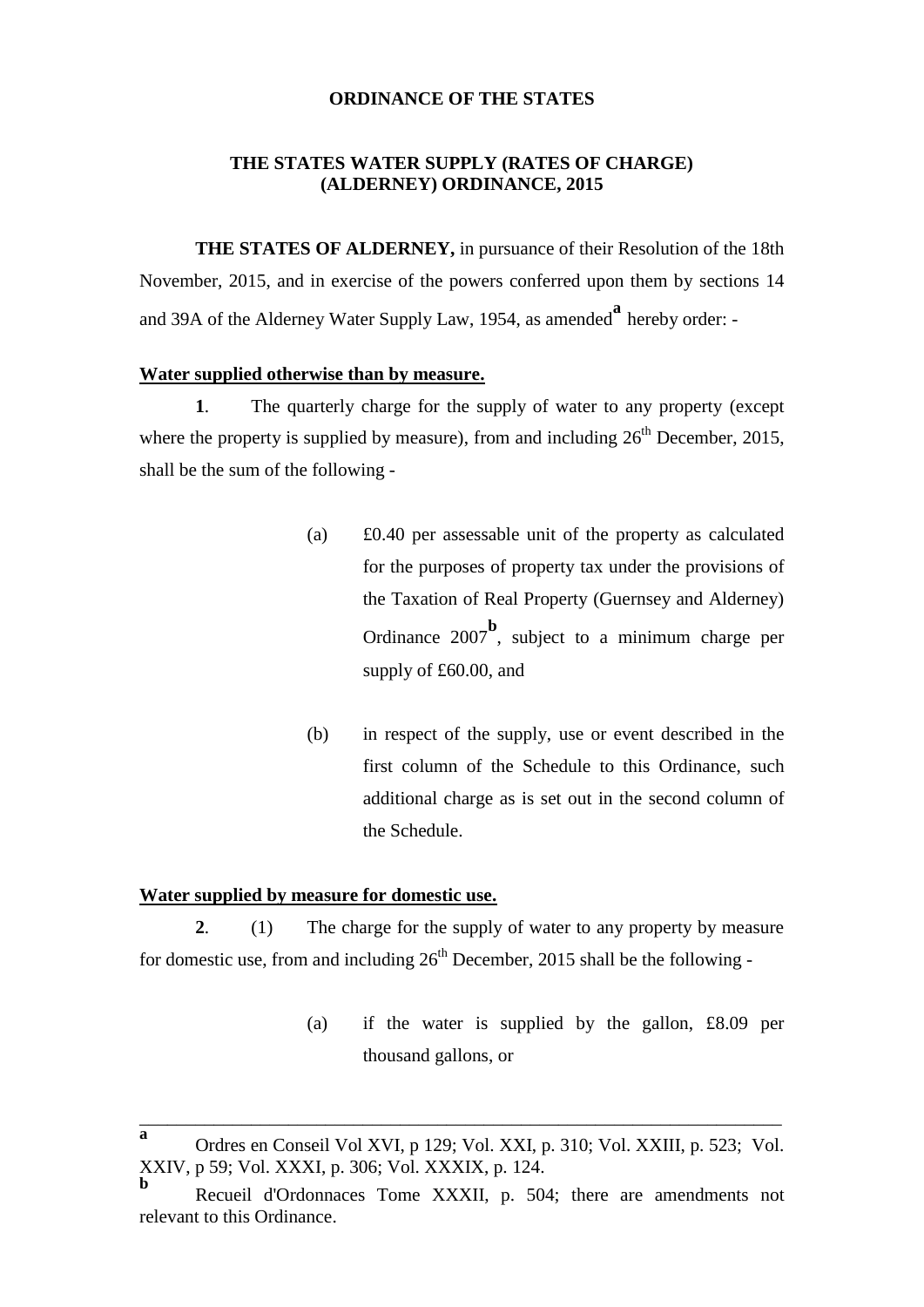(b) if the water is supplied by the cubic metre, £1.80 per cubic metre.

(2) Notwithstanding the provisions of subsection (1), the States General Services Committee may determine a minimum quarterly charge for the supply of water to any property for domestic use by measure: Provided always that such minimum quarterly charge shall not exceed one quarter of such estimated total annual charge for the supply of water in respect of the property supplied under and by virtue of sections 1(a) and (b), as the Committee may determine.

### **Water supplied by measure for other than domestic use.**

**3**. (1) The charge for the supply of water to any property by measure for any use other than domestic use, from and including  $26<sup>th</sup>$  December, 2015, shall be the sum of the following -

- (a) a standing quarterly charge of £58.85, and
- (b) if the water is supplied
	- (i) by the gallon, £8.09 per thousand gallons, or
	- (ii) by the cubic metre, £1.80 per cubic metre.

(2) For the avoidance of doubt, where water is supplied to property during the course of demolition, rebuilding, construction or development of any dwelling or other building at that property, the supply shall be deemed to be for a use other than domestic use.

- (3) Where the circumstances described in subsection (2) apply
	- (a) a water meter shall be fitted by the States Water Board at the cost of the person responsible for the construction or development concerned, and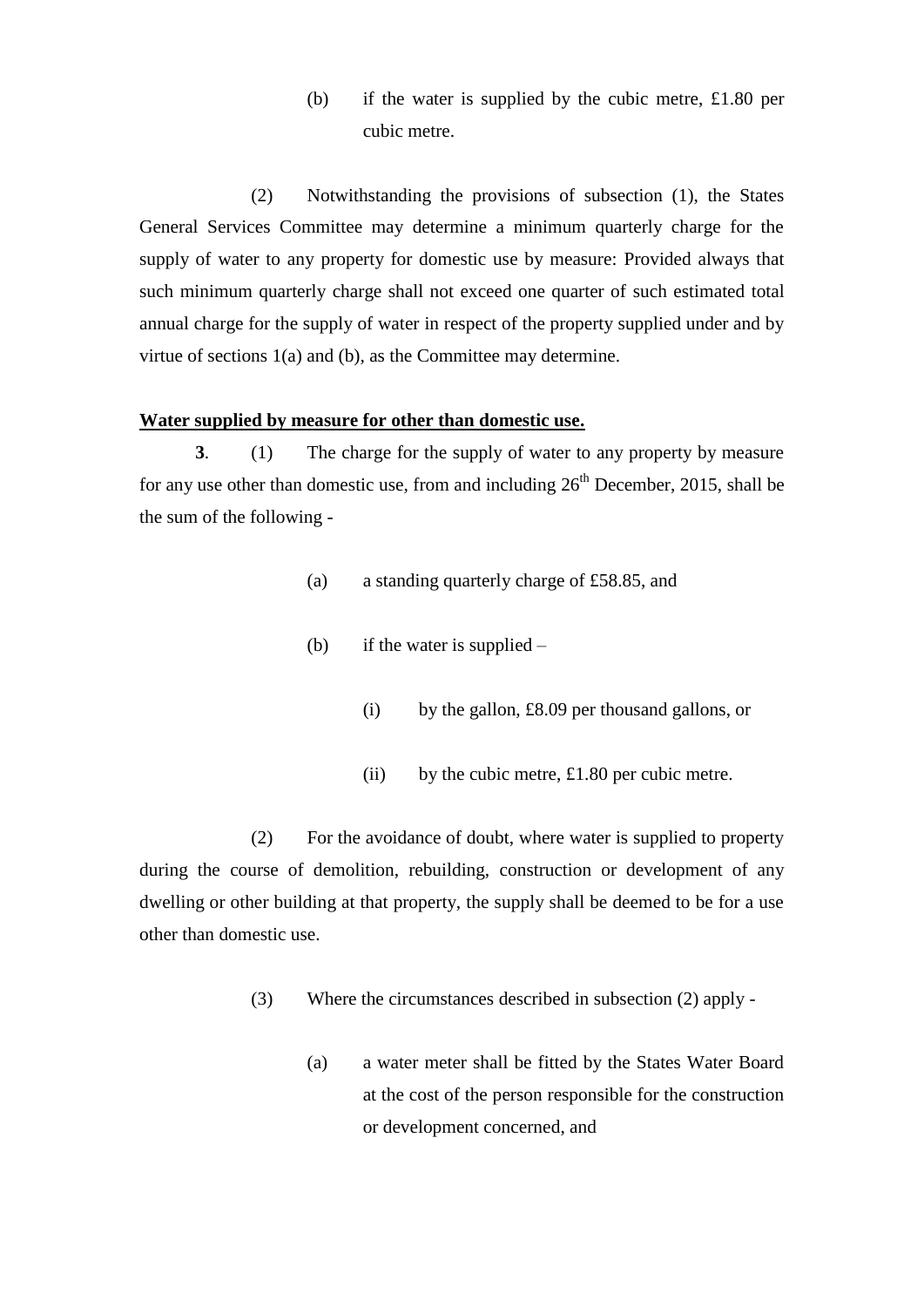(b) the charges provided for under subsection (1) shall apply.

## **Repeal.**

**4.** The States Water Supply (Rates of Charge) (Alderney) Ordinance, 2014 **c** is hereby repealed.

## **Citation.**

**5**. This Ordinance may be cited as the States Water Supply (Rates of Charge) (Alderney) Ordinance, 2015.

## **Commencement.**

**6**. This Ordinance shall come into force on the  $26<sup>th</sup>$  day of December, 2015.

\_\_\_\_\_\_\_\_\_\_\_\_\_\_\_\_\_\_\_\_\_\_\_\_\_\_\_\_\_\_\_\_\_\_\_\_\_\_\_\_\_\_\_\_\_\_\_\_\_\_\_\_\_\_\_\_\_\_\_\_\_\_\_\_\_\_\_\_\_